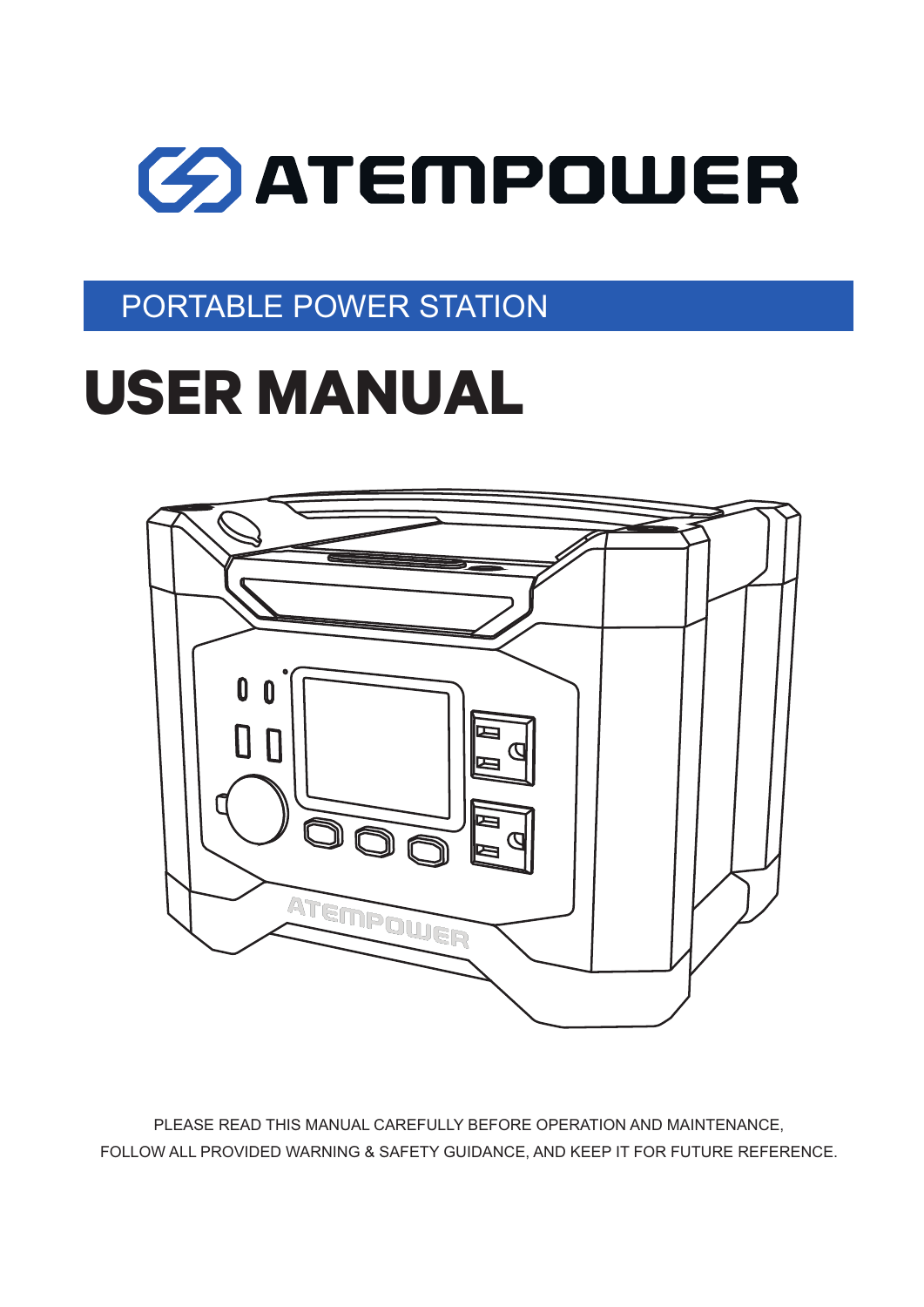#### **ABOUT US**

ATEM POWER, born in June 2017, as a synonym for exciting outdoor experience, is an Australian company with dedication and passion for the R&D of high quality products in the field of renewable energy products, batteries and related accessories.

Since the company was founded, we have committed to innovation that aims to make your life infinitely more convenient. And the belief in our conviction for quality and commitment allows us to innovate in developing products that are optimally tailored to the needs of our amazing customers.

We engineer and supply solar products for homes, 4x4s, recreational vehicles and virtually any application you can think of. And we also develop reliable, high performing deep-cycled batteries and lithium batteries for standby or daily power needs. Accessories include battery chargers and inverters that are ideal for RV's, commercial vehicles, boats, yachts and many more applications!

At ATEM POWER, we stay true to our DNA by prioritizing technological innovation designed to improve our products and striving to provide excellent customer care. Because we are motivated to explore the limits of solar power!

#### **PACKAGE LIST**

- 1 PC(s) ATEM POWER Portable Power Station
- 1 PC(s) Adapter
- 1 PC(s) Car Charger DC Adapter
- 1 PC(s) User Manual

#### **WHAT IT POWERS**

This portable power station by ATEM POWER, made of rechargeable Li(NiCoMn)O2 battery, inverter and BMS, supports DC and 30A Anderson input and discharges via USB-A and USB-C ports, 12V cigarette lighter socket and AC outlet. It is designed to deliver reliable and efficient source of power during outdoor activities, off-roading, travelling and medical emergency.



LAMP (5W) 100**+** Hours



Smartphone (2,800mAh) 48**+** Recharges





Laptop (7,900mAh) 5.5 Recharges





 $\circ$  $\blacksquare$ 

32" LCD TV (98-156W)



Vacuum Cleaner (600Wh) 0.83 Recharge



Tablet (29Wh) 17 Recharges

Mini Fridge (45W) 11 Hrs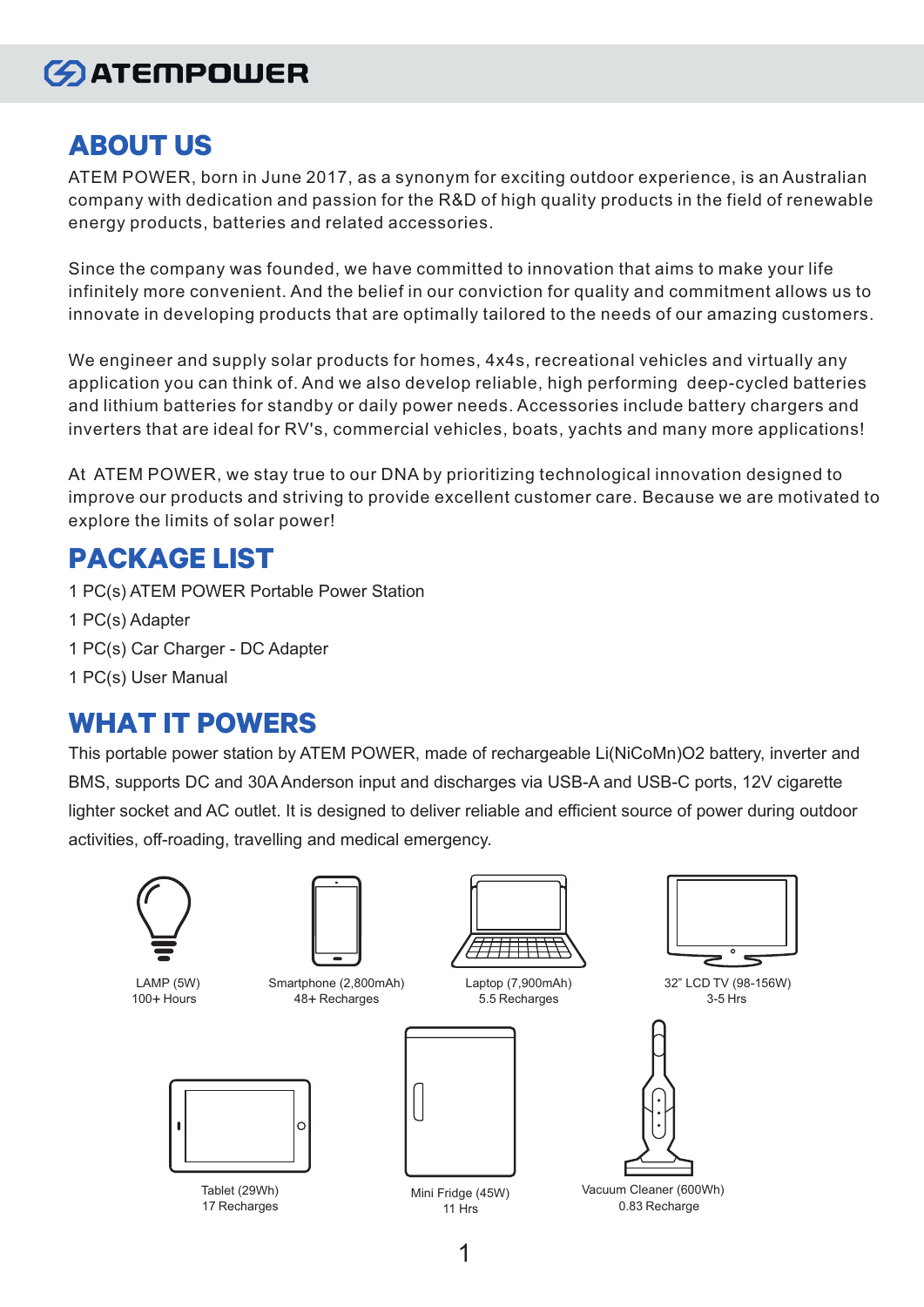#### **WARNING & SAFETY GUIDANCE**

- The user must read and understand all of the warning and safety messages supplied with your product prior to operation or maintenance.
- Failure to follow these guidance may damage your unit or cause severe accidents!  $\bullet$
- Do not disassemble, repair, modify or alter this power station by yourself, since such action will cause potential hazards including fire, explosion or electric shock, result in damage to the unit or injuries as well as void your warranty.
- Children or adults under the influence of alcohol or drug, or those who lack of experience or  $\bullet$ professional knowledge are not allowed to use this unit.
- Do not use this power station near heat source, fire, flammable chemicals, high voltage electrical fields or where there are combustable fumes or corrosive gases.
- Examine the power station regularly for signs of damage, and you are not allowed to use this portable power station if it is damaged or has been modified or altered.
- Use of substandard or unqualified accessories, including charger or cable, might result in severe accidents.
- Please charge this unit in a well ventilated area, inadequate ventilation may lead to overheat and inefficient charging.
- Please wipe the unit gently with a dry, soft cloth instead of water or solvents, and do not forget to turn off the unit and unplug your electric devices.
- Do not expose your portable power station to moisture, rain, or snow, water or any fluids, store your unit in a dry place instead.
- Do not use or store your power station under high temperatures, direct sunlight or vehicles whose interior is hot !
- Do not use this portable power station in excessive of its output rating, which might lead to fire or injury.
- Do not place this power station on its side or upside down while in use or in storage.
- Charge fully once every 3 months, and do not abuse this unit.
- Do not strike, throw the power station.  $\bullet$
- Please unplug your electric device from power station when not in use.
- Do not use damaged accessories.
- Do not subject this portable power station to vibration, impacts, or drops.
- You are required to secure this power station during driving.
- Do not insert foreign objects into any openings in your power station
- All power and current ratings should be followed during operation
- Do not use plugs, connectors, adapters that are not listed in this user manual. $\bullet$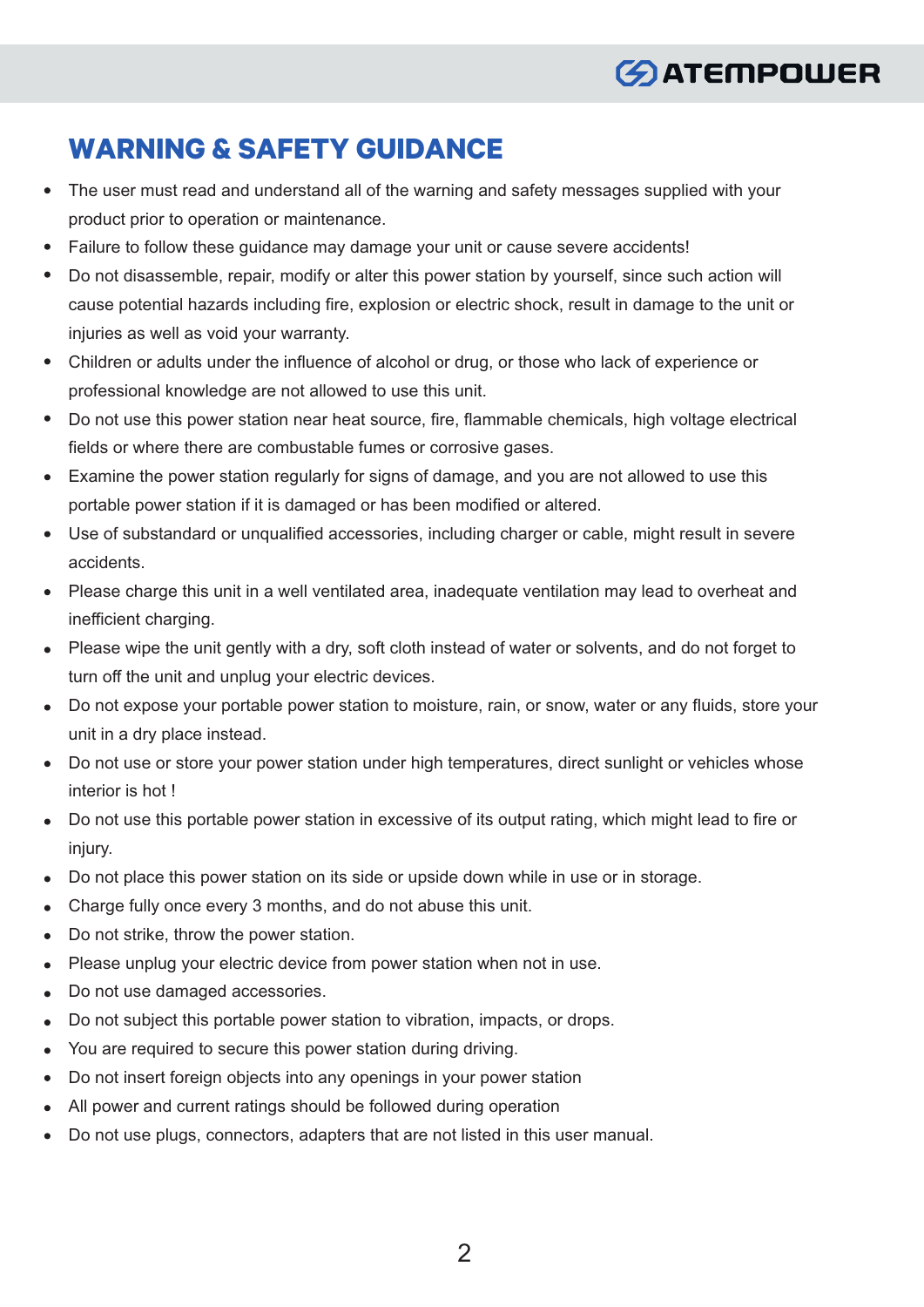### **TROUBLESHOOTING**

#### **1.Failure to charge**

- Connection between charger, power station and AC is loose (and the indicator is not turn on either.) Please check whether their connection is clean and tight.
- Connection is clean and tight, but the indicator doesn't turn on. Charger might break down, please contact customer service for help.
- The power station cannot be charged even if the indicator is on. The power station might break down, please contact customer service for help.

#### **2.Electrical Outlet Not Working?**

- Check whether the cable is connected correctly. Tighten connection.
- The output switch is not turn on. Turn on the switch, and the indicator will light up.
- Low battery. Charge your power station.
- There is still not output after step 1, 2 & 3 have been tried.  $\bullet$

The power station might break down, please contact customer service for help.

#### **3. Electric output is interrupted**

The rated capacity or instant starting power of your electric device is higher than your power  $\bullet$ station.

Please choose another portable power station of greater capacity.

The rated capacity of your electric device is lower than your power station, which automatically  $\bullet$ shuts off after several hours.

Your power station is working correctly. Pressure to restart it.

There is still not output after step 1 & 2 have been tried.

The power station might break down, please contact customer service for help.

#### **4.My power station fails to work even if the rated capacity of my electric device is within that of the power station.**

- Your power station needs charging when its battery goes below 20 percent. The starting power or rated capacity of the device might higher than the maximum power or rated capacity of your power station.
- $\bullet$ Why does my power station make a humming or buzzing noise? This power statin has integrated air cooling system, whose built-in fans could make heat dissipation rapid and efficient. So it is normal to have a humming noise during operation.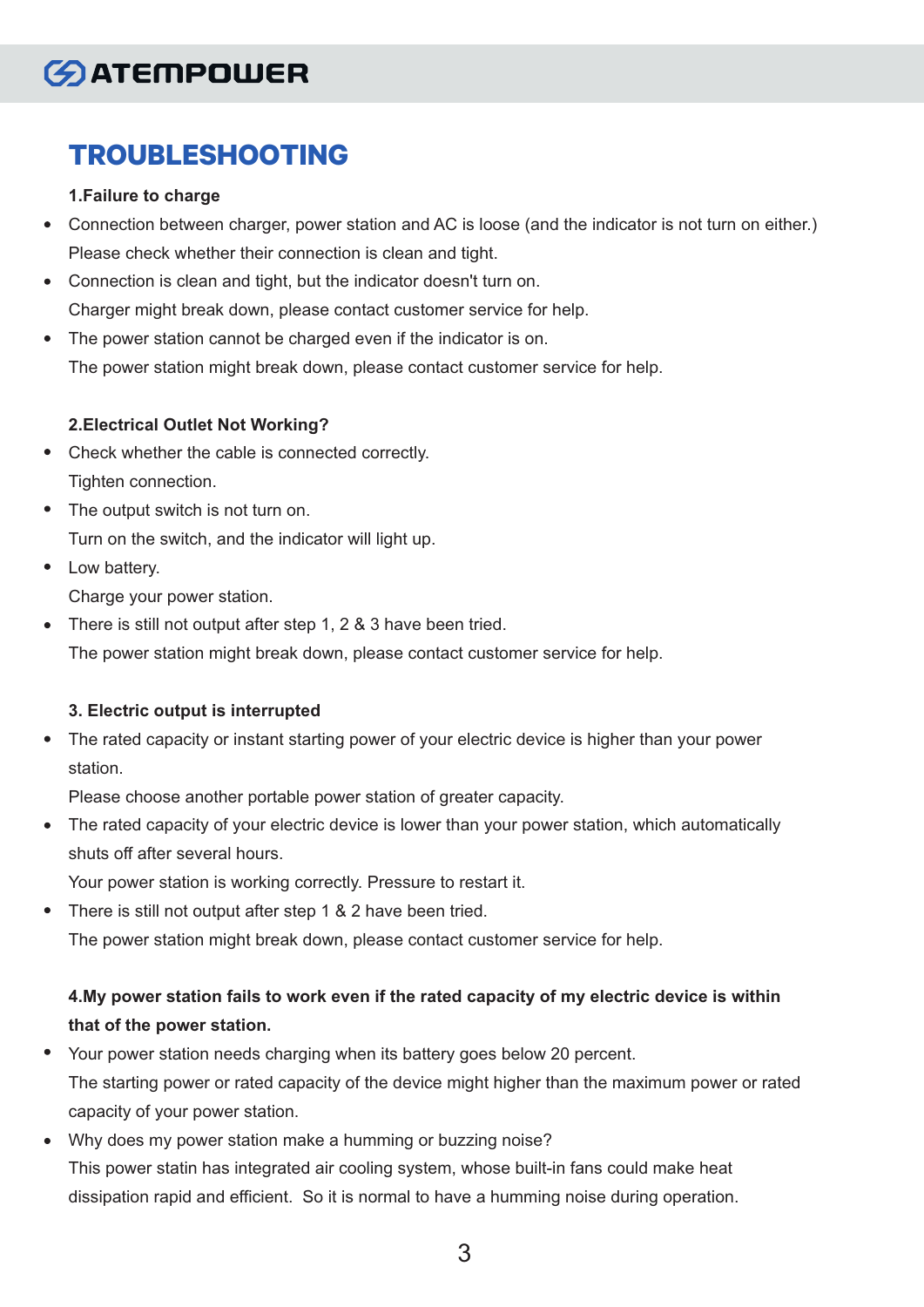- Is it normal for a battery charger to become very hot?  $\bullet$ The answer is, yes. The charger becomes hot during charging. So if you touch the charger and find that it is very hot to the touch, don't panic.
- Why does my power station automatically shuts off after connected to my miniwatt devices for  $\bullet$ several hours?

Your power station is designed to automatically shut off its output when it is connected to a miniwatt device. This design aims to keep your power station from running out of power when you have forgotten to turn it off.

#### **GET TO KNOW YOUR POWER STATION**



- 1. Handle
- 2. Anderson Input (for solar charging)
- 3. LCD Screen
- 4. AC Outputs
- 5. AC Outputs
- 6. DC Input
- 7. USB-C Ports
- 8. USB-A Ports
- 9. Cigarette Lighter Socket
- 10. DC Power Button (ON/OFF)
- 11. POWER Button (ON/OFF)
- 12. AC Power Button (ON/OFF)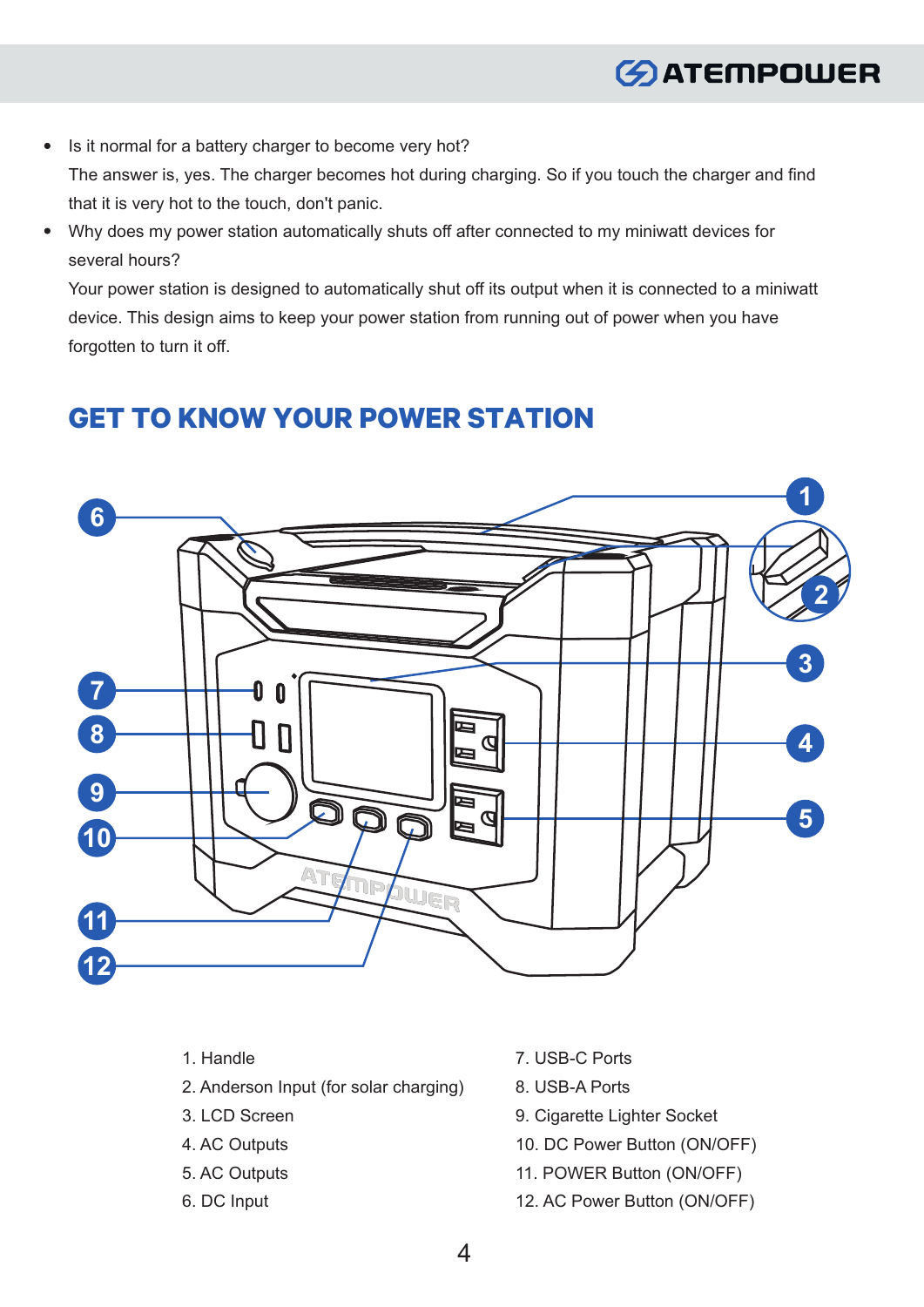#### **TECHNICAL SPECIFICATIONS**

| <b>Battery</b> | <b>Battery specification</b>      | Li(NiCoMn)O2; 18650; 3,000mAh                             |
|----------------|-----------------------------------|-----------------------------------------------------------|
|                | <b>Battery Quantity</b>           | 48                                                        |
|                | Capacity                          | 21.6V/24Ah                                                |
|                | Topology                          | 8P6S                                                      |
| <b>BMS</b>     | Charge Cut-off Voltage            | 24.9V                                                     |
|                | Charge Recovery Voltage           | <b>24V</b>                                                |
|                | Discharge Cut-off Voltage         | 16.2V                                                     |
|                | Discharge Recovery Voltage        | <b>18V</b>                                                |
|                | Max Charge Current                | 40A                                                       |
|                | Max. Continuous Discharge Current | 33.18A                                                    |
|                | Max. Instant Discharge Current    | 100.5A, $\leq$ 1S                                         |
|                | Charge Temperature                | $0 - 40$ °C                                               |
|                | Discharge Temperature             | $-20 - 60^{\circ}C$                                       |
|                | Discharge Monitoring              | Support                                                   |
|                | <b>Charge Monitoring</b>          | Support                                                   |
| Inverter       | Input Voltage                     | 16.2V~25.2V                                               |
|                | Output Voltage                    | 115~120V,60Hz(US); 230V-240V,50Hz(AUS)                    |
|                | Max. Output Wattage               | 500W                                                      |
|                | <b>Conversion Efficiency</b>      | $≥$ 0.93                                                  |
|                | Max. Starting Watts               | 1000W≤1S                                                  |
| Output         | <b>AC Outlet</b>                  | $\overline{2}$                                            |
|                | <b>AC Outlet</b>                  | Comply with US/Australian Standards                       |
|                | Cigarette Lighter Socket          | 1                                                         |
|                | Cigarette Lighter Socket Capacity | 12V, 8A                                                   |
|                | TYPE-C                            | $\overline{2}$                                            |
|                | USB-C output1                     | (PD 60W PD3.0) 5V/3.0A 9V/3.0A 12V/3.0A 15V/3.0A 20V/3.0A |
|                | USB-C output2                     | (QC3.0 18W) 5V/3.0A 9V/2.0A 12V/1.5A                      |
|                | TYPE-A                            | $\overline{2}$                                            |
|                | USB-A output3                     | (QC3.0 18W) 5V/3.0A 9V/2.0A 12V/1.5A                      |
|                | USB-A output4                     | (BC1.2 12W) 5V/2.4A                                       |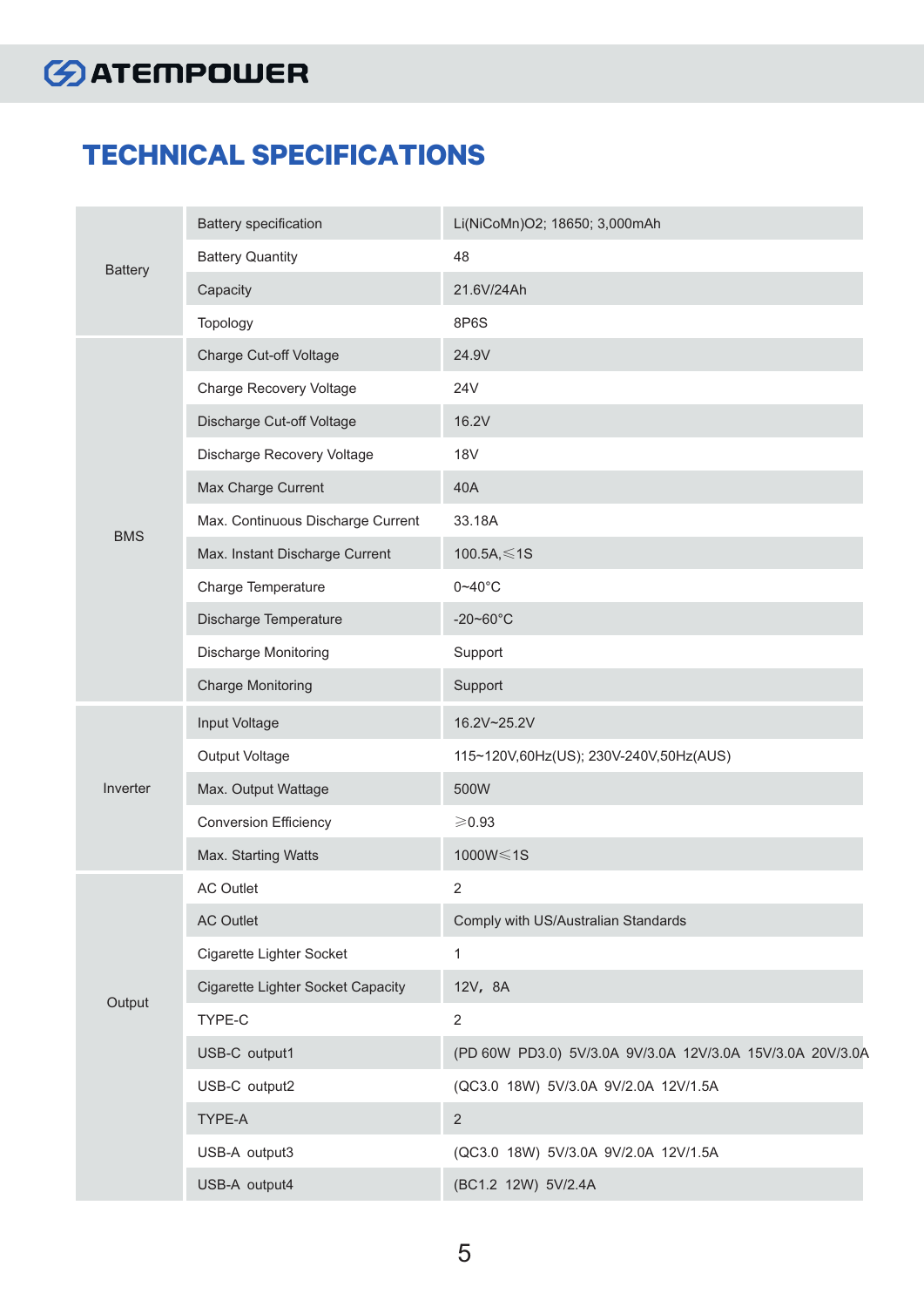| Input      | DC Input                         |                  |
|------------|----------------------------------|------------------|
|            | 30A Anderson Solar Input         |                  |
| Lighting   | Adjustable & Removable LED Light | $\mathbf 1$      |
|            | <b>Rated Capacity</b>            | 500LM, 5W        |
| <b>HCI</b> | <b>Display</b>                   | 3.5" LCD Display |
|            | DC Switch                        |                  |
|            | <b>AC Switch</b>                 |                  |
|            | Display Switch                   |                  |

#### **USER INSTRUCTIONS**

- The LCD display will light up when button is pressed, and the backlight will turn off after 15 seconds.
- Press POWER button to power your devices. When not using certain ports, make sure to turn them  $\bullet$ off to conserve power.
- Turn off the power station when it is not in use.  $\bullet$
- Cold temperatures can impact on the battery capacity of this unit, and you are advised to charge it  $\bullet$ between 0°C~40°C, and discharge it between -20°C~60°C.
- Fully charge the power station before using it for the first time.
- Please charge your power station before use or storage with supplied charger.  $\bullet$
- When plugged in to charge the light will be blue, and relevant information will be displayed on the  $\bullet$ LCD screen.
- Charging will take approximately 7 hours  $\bullet$

#### **Supplied charger**

Approximately 5.5 hours to get fully charged  $\bullet$ 

#### **AC Generator**

Approximately 5.5 hours to get fully charged (with supplied charger)

#### **Car charger**

Approximately 7 hours to get fully charged (with supplied charger)  $\bullet$ 

#### **100W solar panel**

Approximately 7 hours to get fully charged  $\bullet$ (Note: the time it takes to charge is determined by the sunlight intensity.)